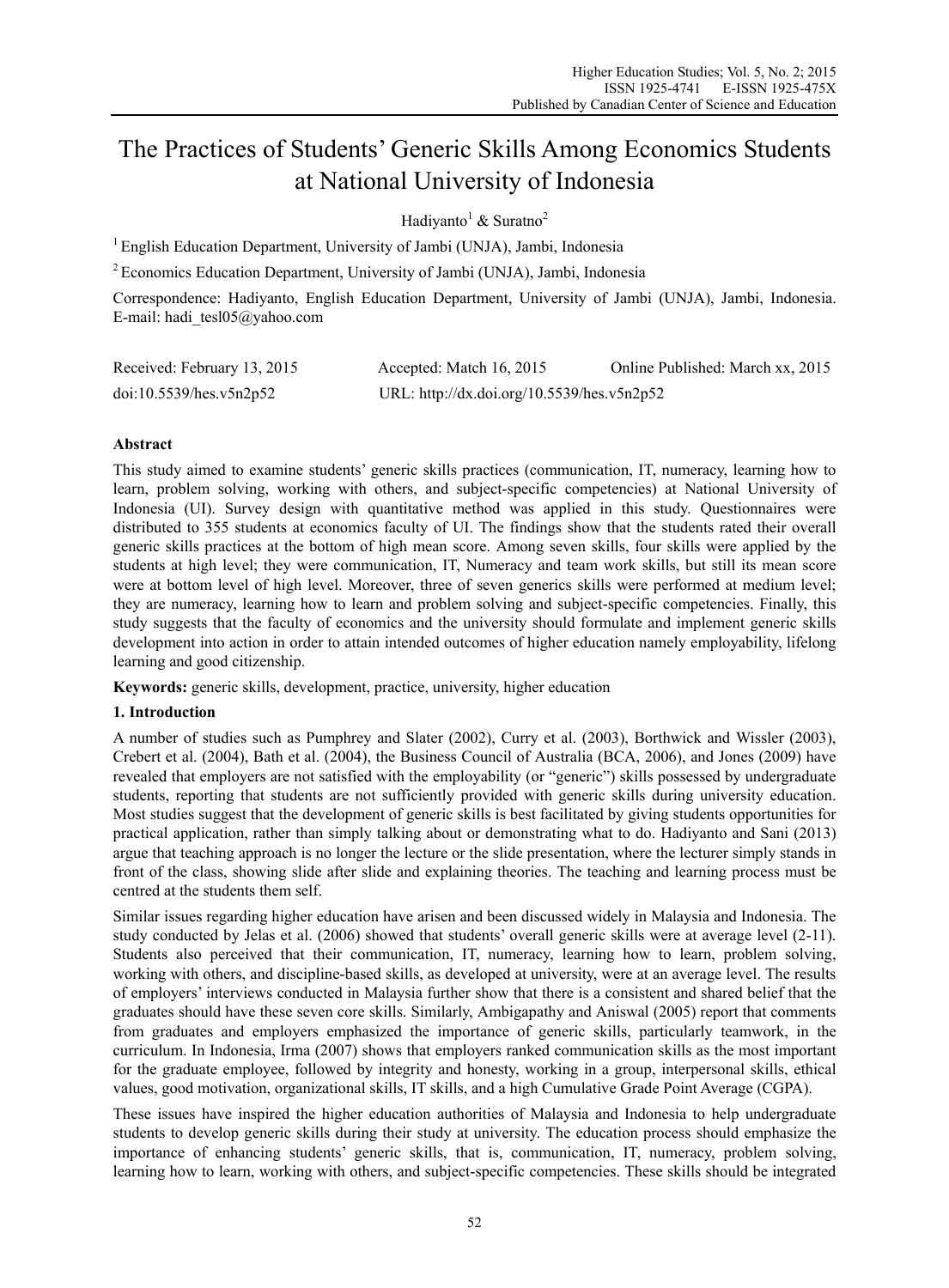into the methodology of teaching and learning, in order to produce graduates with a high self-learning capacity, as the Basic Framework for Higher Education Development, the Malaysian Qualification Framework (2005), and UNESCO (2007) indicate.

Although extensive research has been carried out in many countries, few studies examine the situation across national borders, and therefore the present study has been conducted at both the National University of Malaysia (UKM) and the National University of Indonesia (UI). It is expected that this study will identify positive actions that can be used to improve the quality of graduates at both universities.

#### **2. Objective and Conceptual Framework**

The aim of this study was to investigate the practice of generic skills among undergraduate students in the Economics Faculty at the Economics Faculty of the National University of Indonesia. Obtaining the aim of the study, I formulated the conceptual framework as shown in Figure 1.



Figure 1. Conceptual framework of the study

The conceptual framework shown in Figure 1 illustrates how students' engagement and activities were generated in the classroom in relation to the development of generic skills. The model of generic skills discussed in this paper refers closely to that developed by Jelas and Azman (2005). Generic skills are defined the set of skills or abilities essential to fulfilling the three potential outcomes of higher education, namely, the needs and requirements of employers in the marketplace, lifelong learning, and good citizenship. In this study, the generic skill set was considered to consist of seven skills: communication, numeracy, IT, learning how to learn, problem solving, working with others, and subject-specific competencies (Jelas & Azman, 2005; Bennett et al., 2000; Cornford, 1999). The seven generic skills as displayed in the conceptual framework are briefly elaborated in the sections below.

## *2.1 Communication Skills*

Communication skills are necessary to enable graduates to deliver their ideas as individuals and group members. As Morreale et al. (2000) indicate, these skills combine a diversity of elements in order to produce good decisions, solutions, and negotiations (1-3). Communication skills refer to one's ability to use active listening, writing skills, oral communication, presentation skills, and questioning and feedback skills to establish successful communication (Mayer Committee, 1992, as cited by the Scottish Qualification Authority, 2003; Bennett, 2000; Washer, 2007; Jones, 2009).

#### *2.2 Numeracy*

Numeracy is defined as the aggregate of skills, knowledge, beliefs, patterns of thinking, and related communicative and problem solving processes that individuals need to effectively interpret and handle real-world quantitative situations and problems (Gal, 1997; Jelas et al., 2006; Washer, 2007).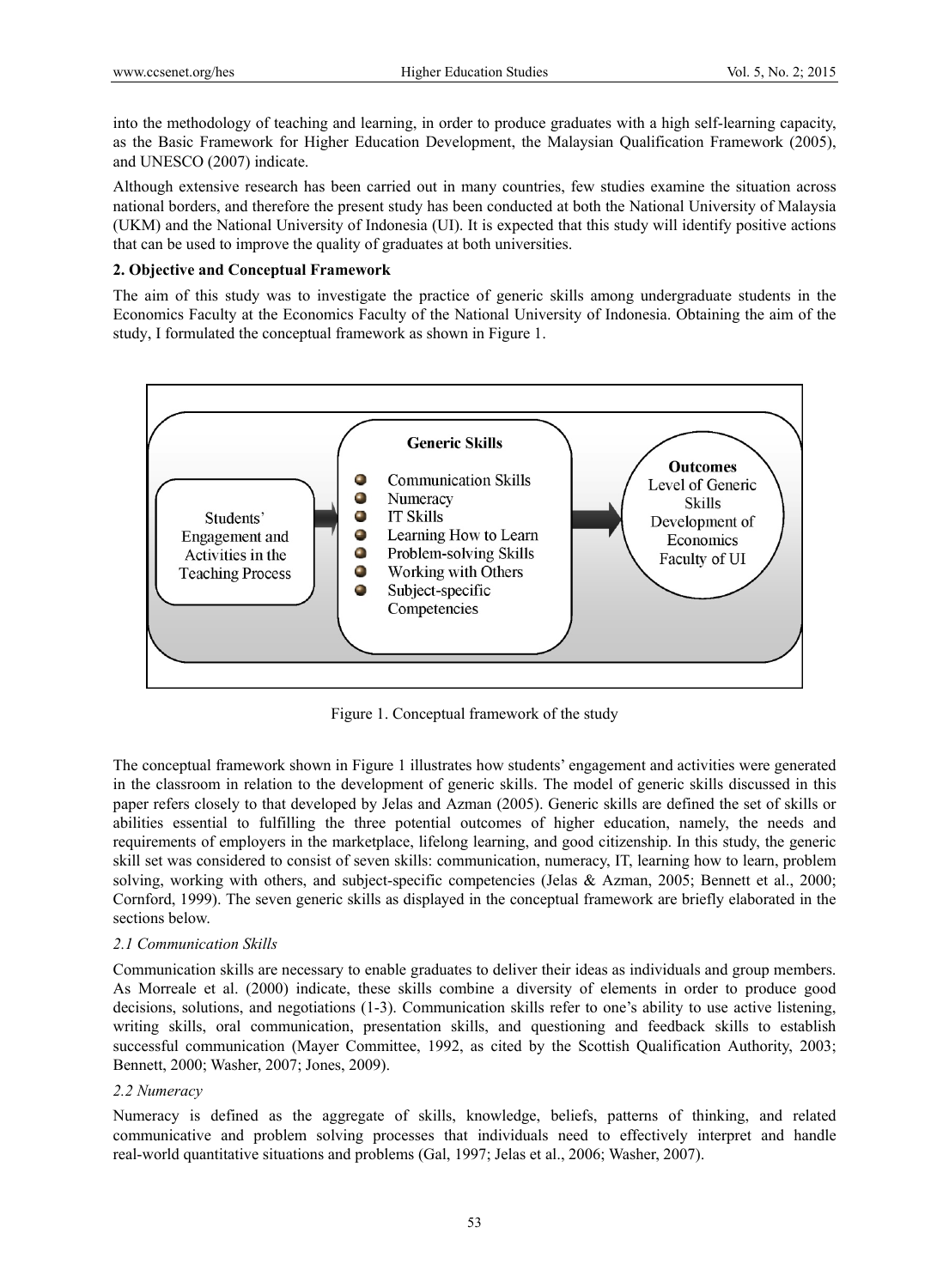# *2.3 Information Technology*

IT skills refers to the ability of "individuals to apply technology such as computers, software applications, databases, and other technologies to achieve a wide variety of academic, work-related, and personal goals" (Mayer Committee, 1992, as cited by the Scottish Qualification Authority, 2003; ACRL, 2004; Washer, 2007). Harrington and Elander (2003) refer to the use of technology in teaching and learning to provide manifold opportunities for teachers and learners to develop their lifelong learning.

# *2.4 Learning How to Learn*

Learning how to learn is defined as acquiring the set of skills and knowledge required to learn efficiently and effectively in any learning situation (QCA, 2000). Learning demands processes, understandings, and skills that can be learned and taught. When one has gained mastery in learning how to learn, one can learn effectively and efficiently at any age. Thus, this competence is considered of potential importance to the concept of lifelong learning and the self-managed learner (Smith, 1982; Jelas et al., 2006; Washer, 2007).

## *2.5 Problem Solving Skills*

Problem solving skills constitute the ability to tackle problems systematically, for the purpose of working towards solutions and learning from this process (Jelas et al., 2006; Washer, 2007). The ability to solve problems will have a great impact on the success of the students' "real life" endeavours (Cook & Slife, 1985). OCA (2000) explains the purpose of these skills as to enable students to tackle problems systematically in the workplace, working towards appropriate solutions and learning from this process.

# *2.6 Working with Others*

Working with others is defined as the ability to meet one's own responsibilities and work cooperatively in a pair or a group for the purpose of achieving shared objectives (QCA, 2000; Jelas et al., 2006; Washer, 2007). Learning to become valuable members of a team is one of the most vital skills for employability (Mayer Committee, 1992; QCA, 2000). The ability to work as a team member will have a great impact on the student's ability to produce new ideas and deal with any situation in real-life work.

## *2.7 Subject-Specific Competencies*

Subject-specific competencies are defined as the knowledge, capabilities, and dispositions required to organize and provide information at the appropriate level of the study relating to the subject content taught (Hadiyanto, 2013). This means that every graduate must have specific subject knowledge related to his/her selected discipline, and must understand both how to link this information to other disciplines and how it can be applied in a real-world setting.

## *2.8 Evaluation of Generic Skills*

The practice and development of generic skills were evaluated using the self-reports provided by the students. These reports described the ways that students' engaged and carried out activities in the process of learning in order to acquire generic skills. The level of generic skills identified were compared and analysed. As the final part of the conceptual framework shows, the outcomes of the study include the development of students' generic skills at both universities.

## **3. Research Method**

The target population of this study was all students in Faculty of Economics, national University of Indonesia (UI). Simple random sampling was used to define the study sample. The sample size was determined by using the Krejcie and Morgan's (1970) size sampling. Three hundred and fifty-five (355) respondents were randomly selected out of the total 2091 students. The data for this study were generated using a quantitative method. A questionnaire was conducted to elicit students' self-reports regarding their level of frequency in practicing generic skills. The students were asked to respond to each statement about their practice of generic skills using a 5-point Likert scale (never, rarely, sometimes, often, and very often). For example, to obtain the students' level of practicing communication skills for statement A1 (made a class presentation), they were asked to rate their level of practice as never, rarely, sometimes, often, or very often.

Software SPSS was run in data analysis and descriptive statistics was used to report the profile of respondents and students generic skills practices. The students' responds from 1-5 likert-scale were computed into mean scores. The mean score of the students' generic skills was interpreted in three levels, as shown in Table 1.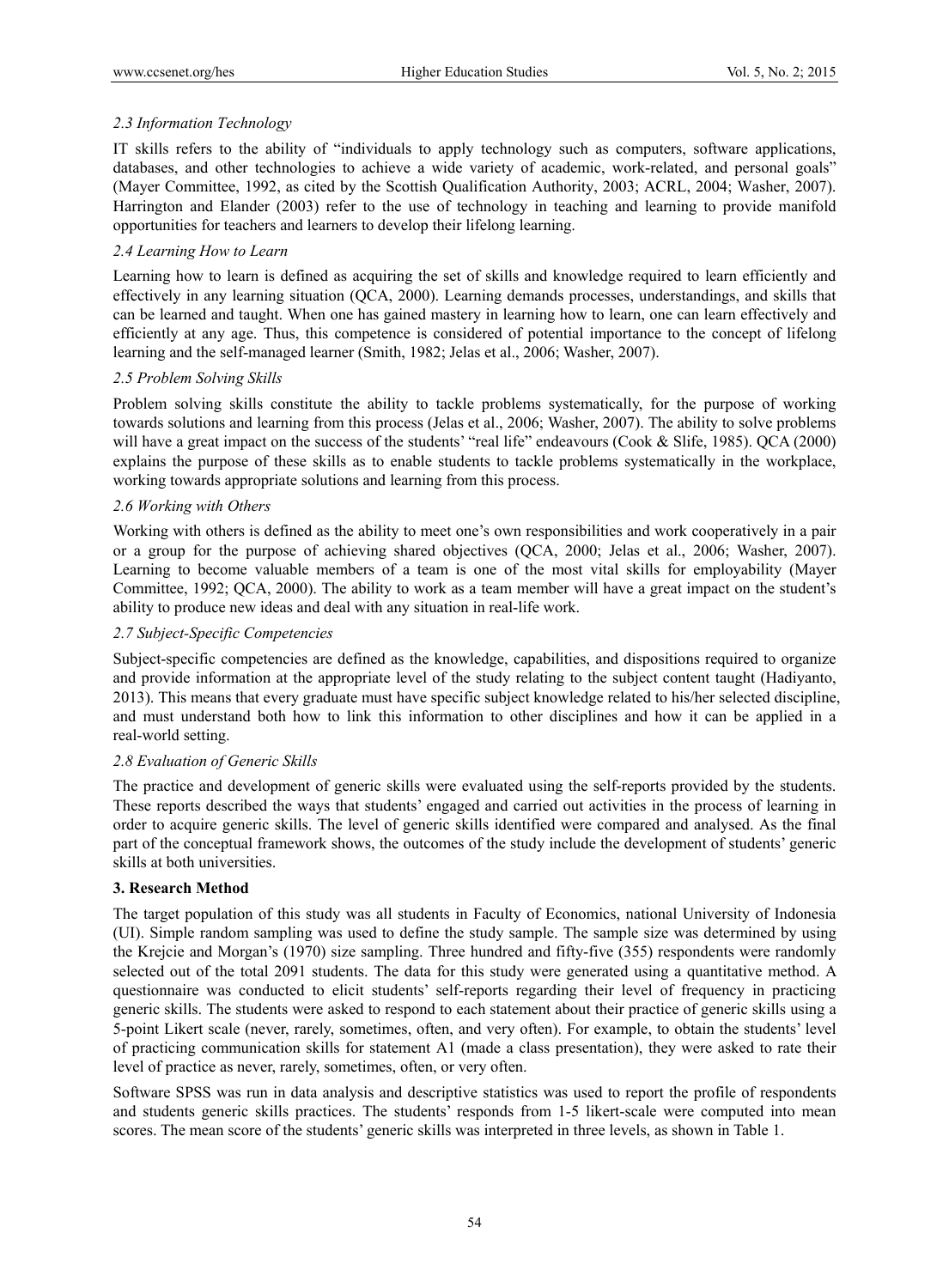| <b>Mean Score</b> | Interpretation |  |
|-------------------|----------------|--|
| 1.00 to $2.33$    | Low            |  |
| 2.34 to 3.66      | Medium         |  |
| 3.67 to 5.00      | High           |  |

Table 1. Interpretations of mean scores

As Table 1 shows, a mean score between 1.00 and 2.33 indicates a low level of generic skills, a mean score between 2.34 and 3.66 a medium level, and a mean score between 3.67 and 5.00 a high level of generic skills.

#### *3.1 Reliability and Validity of Instruments*

A reliability analysis demonstrated that all constructs of generic skills included in the study had a high Cronbach alpha coefficient ( $> 0.7$ ) and corrected-item correlation ( $> .300$ ). This analysis shows that there is a consistency of instruments between the study conducted by Jelas et al. (2006) and this study.

Factor analysis was also conducted to confirm that the items in each construct yielded strong factor loading upon the construct itself. The results show that communication competencies yielded factor loading in the range .628 to .716, IT skills in the range .624 to .731, numeracy in the range .612 to .724, learning how to learn in the range .522 to .719, problem solving in the range .482 to .707, working with others in the range .596 to .657, and subject-specific competencies in the range .658 to .773. These findings confirm that the items in each construct explain and measure according to their intended purpose.

#### **4. Research Findings**

#### *4.1 Overall Levels of Students' Generic Skills*

According to the findings, the English students showed mean score of generic skills practices in overall (3.67 of 5.00) is at high level. A closer examination of the mean score given by the students rated team works as the highest, followed by IT skills, communication, problem solving and learning how to learn, subject specific competencies and numeracy skills. These findings imply that the generic skills in overall were well blended and practiced in learning and teaching process. However, two generic skills were medium at medium level, they are numeracy and subject specific competencies (see Figure 2).



Figure 2. Overall mean and level of generic skills practices

As displayed in Table 2 the practices of communication skill in overall was at high level (mean score 3.36). Though the overall mean score was at high level, three of five indicators of communication skills were practiced at medium level (mean between 2.61-3.40), they were using different format (statement A2), using varied vocabulary and expressions (statement A3), and monitoring and reflecting (statement A5). Only two indicators were rated at high level, they were class presentation (statement A1) and Integrating ideas or information (statement A4). This finding signifies that the communication skills in some cases were not really applied in the process of teaching and learning.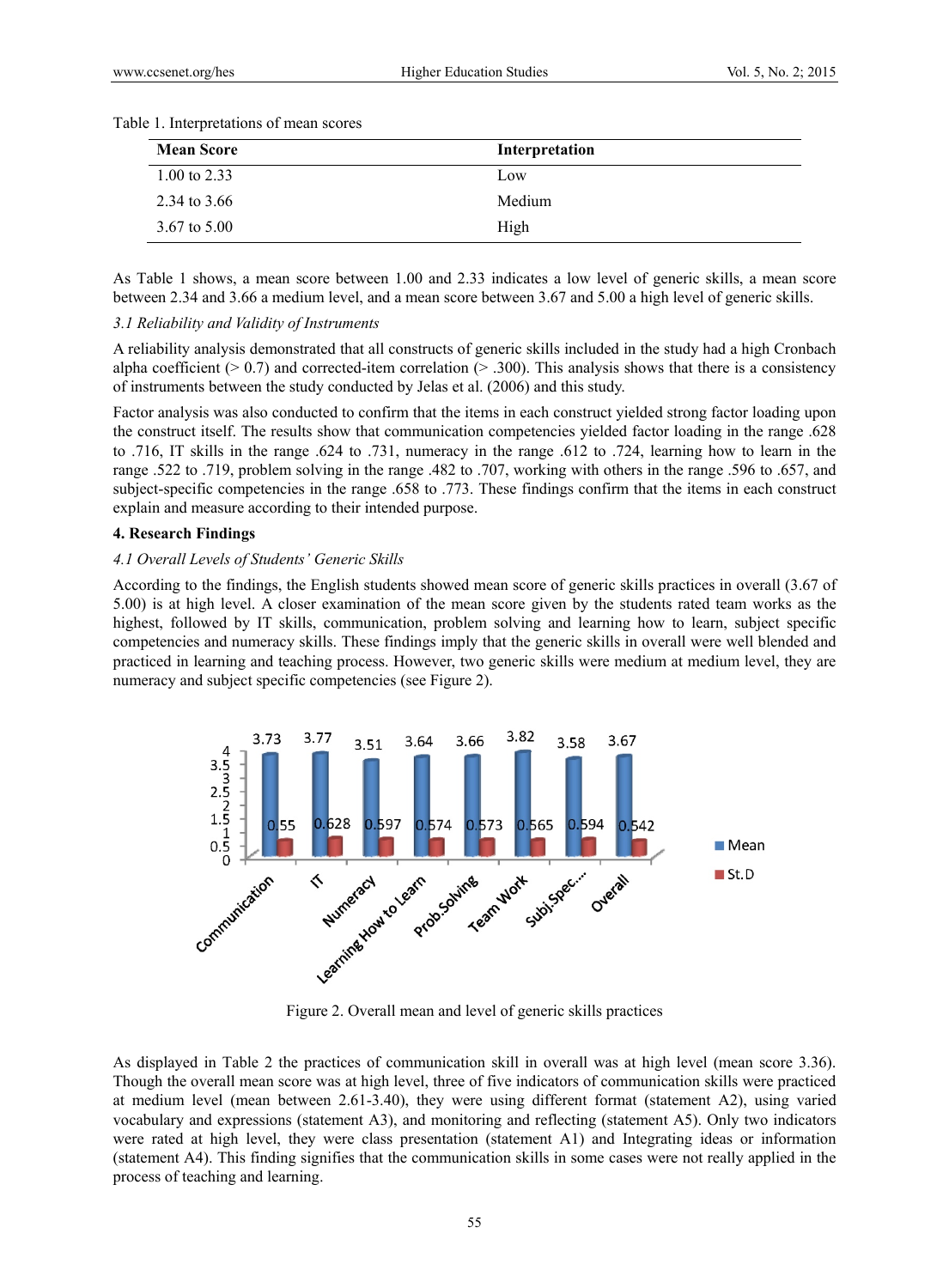Table 2. Level of communication skills practices

| <b>Communication Skills</b>                                                                                                                                                                                                                 | Mean | S.D  | Level  |
|---------------------------------------------------------------------------------------------------------------------------------------------------------------------------------------------------------------------------------------------|------|------|--------|
| Al Made a class presentation                                                                                                                                                                                                                | 4.02 | .741 | High   |
| A2 Used different formats for presenting information including business<br>letters, memos, forms and short reports in homework and assignments set by<br>my lecturers.                                                                      | 3.51 | .888 | Medium |
| A3 Used varied vocabulary and expressions whilst participating in a<br>discussion for instance in asking questions and giving suggestions.                                                                                                  | 3.58 | .811 | Medium |
| A4 Worked on a paper or project that required integrating ideas or<br>information from various sources (i.e. books and journals).                                                                                                           | 4.01 | .781 | High   |
| A5 Monitored and critically reflected on my use of communication<br>competencies by obtaining feedback from my lecturers and peers and also<br>noting choices that I have to improve the effectiveness of my<br>communication competencies. | 3.58 | .858 | Medium |
| Overall                                                                                                                                                                                                                                     | 3.73 | .557 | High   |

The mean score of IT skills practices as displayed in Table 3 was at the high of 3.77. Furthermore, five of four indicators yielded means score at high level (mean between 2.61-3.40), they are looking for information from IT sources (statement B1), presenting information using it skills (statement B3), creating new information and using software (statement B4), using software and its features (statement B5) and developing the structure of a presentation at high level (statement B6). The finding implies that under-graduate students were performing IT skills well in term of the indicators in their learning activities. Hence, the students revealed that they were not frequently practicing IT skills in term of entering and developing information (statement B2).

| Table 3. Level of IT practices |  |
|--------------------------------|--|
|--------------------------------|--|

| <b>IT Skills</b>                                                                                                                                                                                           | Mean | S.D  | Level       |
|------------------------------------------------------------------------------------------------------------------------------------------------------------------------------------------------------------|------|------|-------------|
| Looked for and selected relevant information from IT sources such as<br>B1.<br>files, CD ROMs, the Internet and non IT sources such as written notes and<br>diagrams to discuss and complete an assignment | 3.99 | .891 | High        |
| B2 Entered and developed information in the form of text, image and<br>numbers such as carrying out calculations using suitable software, moving and<br>resizing images.                                   | 3.51 | .901 | Medium      |
| Presented information using IT competencies to suit different purposes<br><b>B</b> <sub>3</sub>                                                                                                            | 3.90 | .825 | High        |
| B4 Created new information by comparing it from various sources to reach a<br>conclusion                                                                                                                   | 3.68 | .878 | High        |
| Used software features such as database queries, searching machine and<br>B5.<br>spreadsheets to improve work efficiency                                                                                   | 3.72 | .953 | High        |
| B6 Developed the structure of presentation (using, paragraph styles, page<br>number) and redefined presentation by combining text, images, video and<br>numbers.                                           | 3.82 | .893 | High        |
| <b>Overall</b>                                                                                                                                                                                             | 3.77 | .628 | <b>High</b> |

Table 4 shows that overall mean score of numeracy was at medium level (mean score 3.51). All indicators of numeracy skills yielded mean score at medium level (mean between 2.61-3.40) except indicator "reading and understanding tables, charts, graphs and numbers" (statement C1). This finding signifies that the students did not frequently practice the numeracy skills during their study at University. While current job market, employer are seeking for employee who are attributed with a numeracy skills, this skill is important to work for instance for managing time, making job priorities, reporting working progress, etc.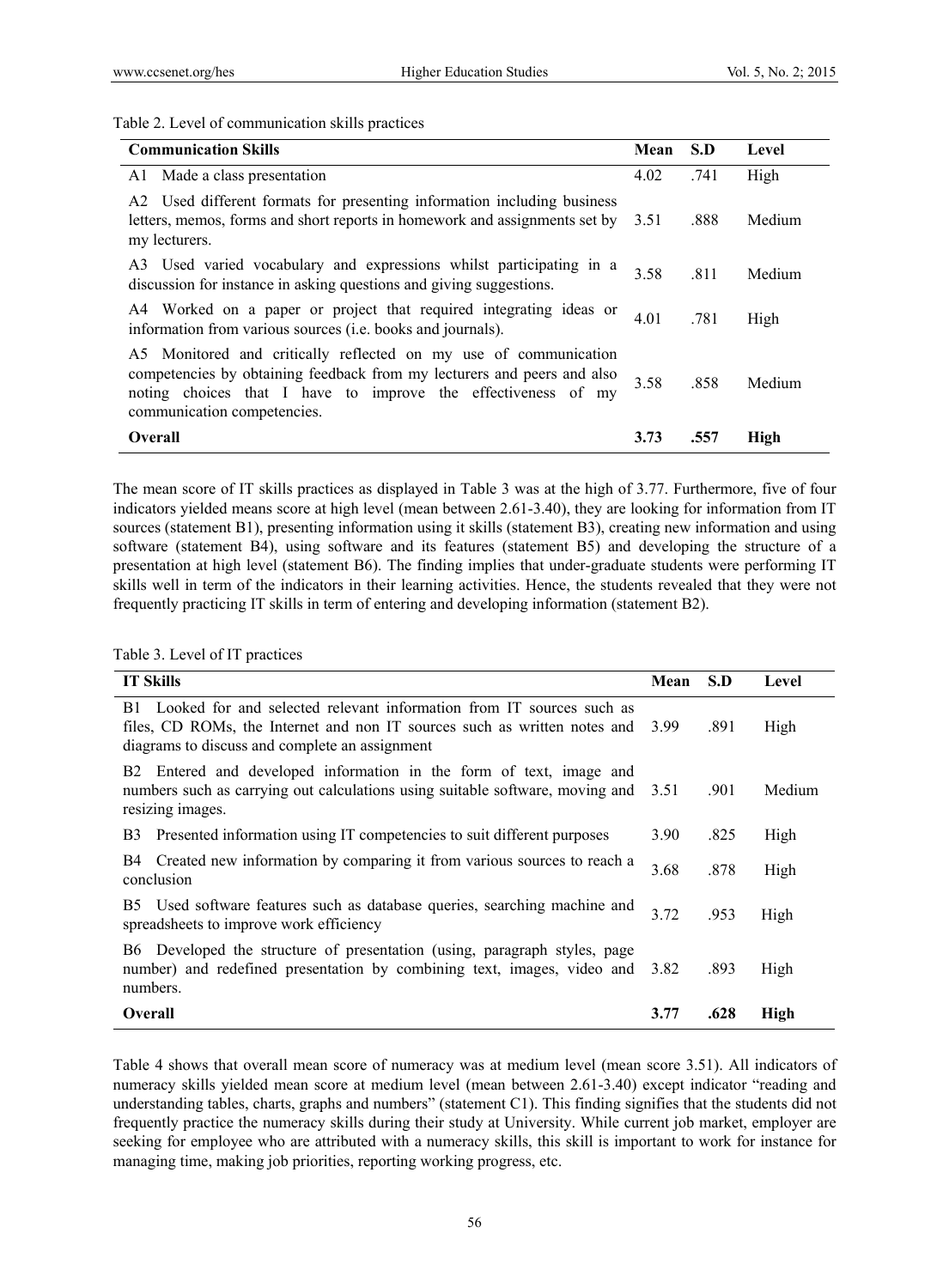Table 4. Level of numeracy skills practices

| <b>Numeracy Skills</b>                                                                                                                                                     | Mean | S.D  | Level  |
|----------------------------------------------------------------------------------------------------------------------------------------------------------------------------|------|------|--------|
| C1 Read and understand tables, charts, graphs and numbers used in different<br>ways like fractions, decimals, percentages, and large numbers in figures or                 | 3.76 | .855 | High   |
| words.                                                                                                                                                                     |      |      |        |
| C2 Read scales on measuring equipment like the watch, tape and<br>thermometer using everyday units like minutes, grams and degrees                                         | 3.01 | 1.12 | Medium |
| Used effective ways to present findings by explaining my main points.<br>C3                                                                                                | 3.88 | .811 | High   |
| Constructed and labeled tables, charts and graphs to illustrate findings.<br>C4                                                                                            | 3.51 | .939 | Medium |
| Assessed the effectiveness of my work and identifying factors that had an<br>C5<br>impact on the outcomes                                                                  | 3.52 | .910 | Medium |
| C6 Monitored and critically reflected on my use of numeracy including<br>getting feedback, noting choices made and adapting strategies to overcome<br>difficulties I face. | 3.30 | .912 | Medium |
| C7 Identified the relevant information sources and outcomes I hope to<br>achieve.                                                                                          | 3.64 | .780 | Medium |
| <b>Overall</b>                                                                                                                                                             | 3.51 | .597 | Medium |

Table 4 displays the practices of learning how to learn skill in overall was at medium level (mean score 3.64). Looking at indicators of LHTL shows that four of nine were practiced at medium level (mean between 2.61-3.40). The fourth indicators are putting together knowledge (statement D6), reviewing what had learned and what had not (statement D7), consulting to improve performance of learning (statement D8) and adapting learning strategy (statement D9). Six others indicator were practiced by the students at high level they are making changes based on lecturer suggestions (statement D1), setting and planning (statement D2), managing time and prioritizing (statement D3), working and learning independently (statement D4) and identifying better ways of learning (statement D5). Although the students rated their practices at high level yet its mean score did not close to maximum value of 5.00. In overall conclusion of the findings indicates that the English students were not strongly prepared to be a lifelong learner.

| Learning how to learn                                                                                                                 | Mean | S.D  | Level  |
|---------------------------------------------------------------------------------------------------------------------------------------|------|------|--------|
| D1 Made changes suggested by your lecturer to improve your performance in<br>the quality and way you work.                            | 3.84 | .781 | High   |
| Set realistic targets with tutor and plan how these would be met.<br>D <sub>2</sub>                                                   | 3.81 | .870 | High   |
| Managed your time effectively by prioritizing your action, dealing with any<br>D <sub>3</sub><br>difficulties to meet your deadlines. | 3.82 | .823 | High   |
| D4 Worked independently at times and be responsible for organizing own<br>learning.                                                   | 3.88 | .821 | High   |
| Identified ways you learn best in order to meet a tutor's standards or<br>D5<br>expectations                                          | 3.85 | .816 | High   |
| D6 Put together ideas or concepts from different courses when completing<br>assignments or during class discussions                   | 3.38 | 1.03 | Medium |
| Reviewed what you have learned and how you learned, including what has<br>D7<br>gone well and less well.                              | 3.53 | .847 | Medium |
| Consulted lecturers to improve your learning performance.<br>D8                                                                       | 3.00 | 1.03 | Medium |
| Adapted your learning strategy (i.e. independent, collaborative and<br>D9<br>cooperative) as necessary to improve your performance.   | 3.66 | .865 | Medium |
| Overall                                                                                                                               | 3.64 | .574 | Medium |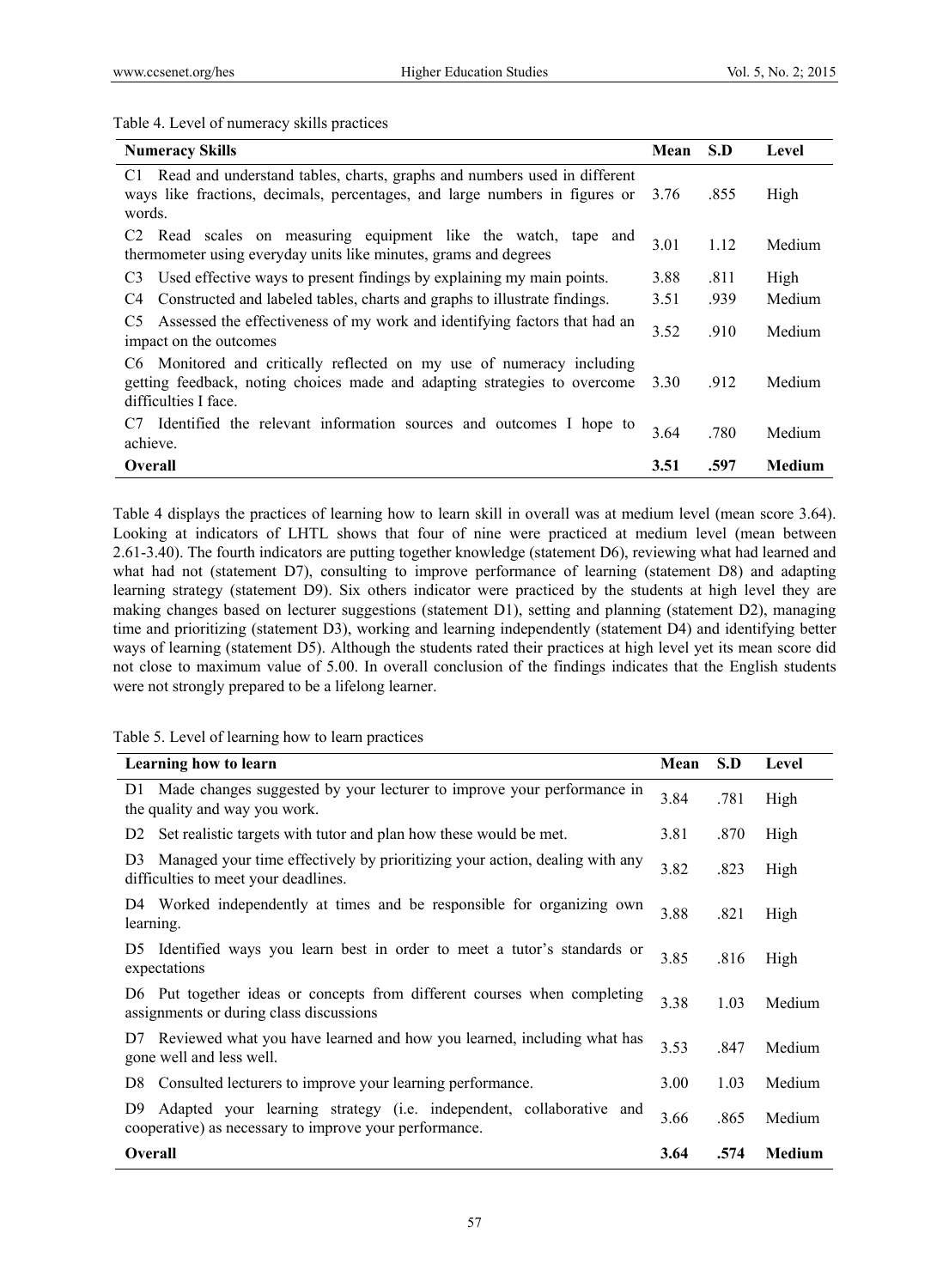The findings in Table 6 show that problem solving skills in overall was practiced at the medium (3.66). Further analysis in each indicators of problem solving skills revealed four out of seven indicator were practiced by students at medium level, they are identifying problems (statement E1), including diverse perspectives in class discussion (statement E4) and exploring and making comparison to solve an assignment problem (Statement E5).

There are only three indicators of problem solving reach high level of practices by the students, they were coming up with several ways to tackle a problem (statement E2), using different methods to analyze the problem by looking at the problem from different sources (statement E3) and solving problems by getting and making efficient use of resources (statement E6). In other ways to say, problem solving skills were not highly practiced by the students in their learning process.

Table 6. Level of Problem Solving Practices

| <b>Problem Solving</b>                                                                                                                                                    | Mean | S.D   | Level  |
|---------------------------------------------------------------------------------------------------------------------------------------------------------------------------|------|-------|--------|
| E1 Identified a problem by describing its main features while doing<br>assignments.                                                                                       | 3.65 | .865  | Medium |
| Came up with several ways to tackle a problem<br>E2                                                                                                                       | 3.68 | .821  | High   |
| Used different methods to analyze the problem by looking at the problem<br>E3<br>from different sources (materials, equipments, information, and support from<br>others). | 3.70 | .835  | High   |
| E4 Included diverse perspectives (different races, religions, genders, political<br>beliefs etc.) in class discussions or writing assignments                             | 3.52 | 1.024 | Medium |
| Explore how to solve an assignment by making comparisons with similar<br>E5<br>problems and finding analogies from readings or own experience.                            | 3.66 | .811  | Medium |
| Solved problems by getting and making efficient use of resources<br>E6.<br>provided by the university.                                                                    | 3.82 | .904  | High   |
| Presented your approach to problem solving, including evidence to<br>E7<br>support your conclusions to lecturers and peers                                                | 3.56 | .862  | Medium |
| <b>Overall</b>                                                                                                                                                            | 3.66 | .573  | Medium |

Teamwork skills are one of necessary skills in order that the prospective teachers be able anticipate work challenges and multi-task constraints, more over obtaining an optimal team work will come out with a high quality of working output. As displayed in Table 7 shows that the students rated their teamwork skills at high level (mean score 3.82). Five indicators of teamwork skills yielded mean score at high level, they are working with others on activities other than coursework (statement F1), working with other students on projects (statement F3), resolving conflicts occurred in group work (statement F5) and offering ideas to ensure best use is made of resources in order for the task to be completed on time and up to the standard required (statement F7). The point is teamwork skills

| <b>Working with Others</b>                                                                                                                    | Mean | S.D   | Level  |
|-----------------------------------------------------------------------------------------------------------------------------------------------|------|-------|--------|
| Worked with others on activities other than coursework (committees,<br>F1.<br>student life activities, etc.)                                  | 4.15 | .857  | High   |
| Had serious conversations with students of a different race or ethnicity than<br>F <sub>2</sub><br>your own.                                  | 3.49 | 1.003 | Medium |
| Worked with other students on projects or class assignments.<br>F3                                                                            | 3.99 | .775  | High   |
| Resolved conflicts occurred in group work.<br>F4                                                                                              | 3.77 | .824  | High   |
| Gave and shared constructive feedback in improving group work.<br>F5                                                                          | 3.91 | .774  | High   |
| Sought effective ways to keep yourself and others motivated.<br>F6                                                                            | 3.65 | .925  | Medium |
| Offered ideas to ensure best use is made of resources in order for the task<br>F7<br>to be completed on time and up to the standard required. | 3.80 | .774  | High   |
| <b>Overall</b>                                                                                                                                | 3.82 | .565  | High   |

Table 7. Level of working with others practices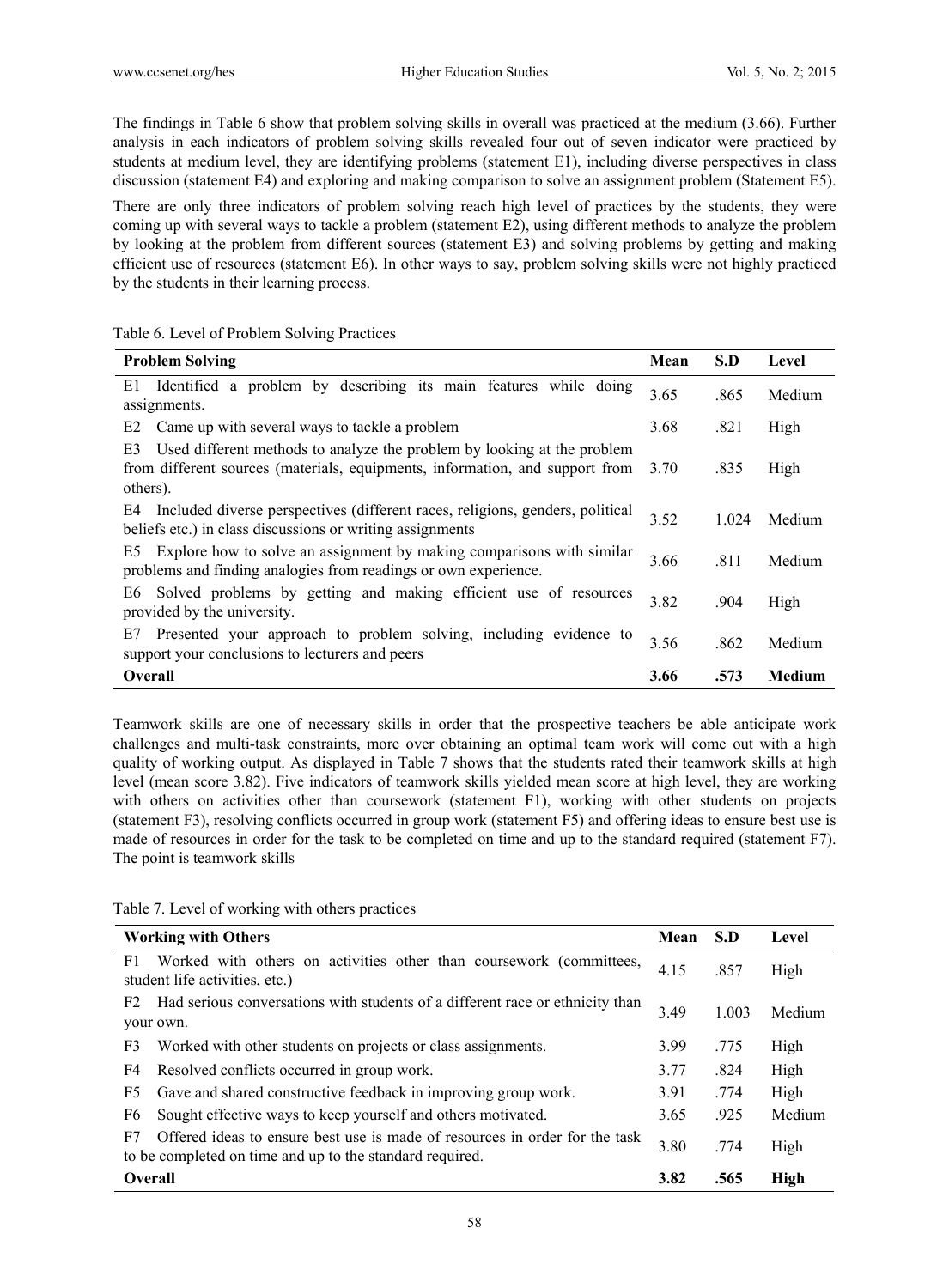Irony findings occurred at the mean scores of subject competencies; it yielded mean score at medium level 3.58. It was supposed to give high to very high mean score, due to these competencies relate to their own subject discipline. Furthermore, looking at each indicator, the students perceived the practices of subject competencies for all statements at medium level. The findings implied that the students were more provided theoretical basis rather than competencies it's self. They were not prepared enough to acquire how to apply knowledge into real practice or real world. The findings are displayed in Table 8.

Table 8. Level of subject specific competencies practices

| <b>Subject specific competencies</b>                                                                 | Mean | S.D  | Level         |
|------------------------------------------------------------------------------------------------------|------|------|---------------|
| G1 Applied your subject-content knowledge in completing tasks given by<br>lecturers.                 | 3.87 | .768 | High          |
| G2 Discussed ideas from your readings or classes with others outside of 3.50<br>class.               |      | .828 | Medium        |
| Explained contents learned in lectures to other students and tutors.<br>G <sub>3</sub>               | 3.33 | .911 | Medium        |
| G4 Answered questions proposed by lecturer using knowledge based on<br>subject content               | 3.66 | .804 | Medium        |
| G5 Utilized your subject-content knowledge in practicum, industrial<br>training and others practice. | 3.52 | 871  | Medium        |
| <b>Overall</b>                                                                                       | 3.58 | .594 | <b>Medium</b> |

#### **5. Discussion**

In general, the findings indicated that the respondents were able to distinguish clearly between the seven components of the soft skill-set (communication, IT, numeracy, problem solving, learning how to learn, team work, and subject-specific competencies). They were able to reflect on their own level of generic skills, and to identify which of the seven skills they practised.

The students demonstrated a medium rating of generic skills in term of numeracy, learning how to learn, problem solving and subject-specific competencies. Lecturers or tutors suggested encouraging the students to the practice the generic skills. The graduates must be able to comprehend and analyse current and future work challenges with a critical mind and use their generic skills to develop their self quality, succeed in their career, satisfy stake-holder, and none less contribute to their country. It is particularly important, due to the lack of generic skills practice among the students, that Faculty should encourage lecturers to implement learning activities that aim to improve students' generic skills to ensure a minimum mean score of 3.41 to 4.20, that is, the "high level" banding of generic skills.

There are some explanations behind these findings: first, there is no guidance curriculum implementation or blue print at university, faculty and department for embedding soft-skills into teaching and learning process. The second, no serious plan and action in lecturer syllabus and lesson plan to encourage graduate with generic skills, as faculty and university do not suggest doing so. The third, there is no the standard input, process and output of University. There is no strong commitment of universities to plan, monitor and, evaluate the quality input, process and output of university.

The challenge face of generic skills no because of Looking form the lecturer as the due to lack facilities, bad administration system, bad of service, The limited generic skills revealed by this study are therefore of concern. Specifically, our study questions the assumption that generic skills are an inevitable outcome of time spent studying at university, and as discussed, this raises an issue that has received considerable attention both within and beyond HE institutions. Lecturers should make the connections between the various parts of the teaching syllabus more explicit, in order to forge stronger links between knowledge content and generic skills. At the same time, the promotion of generic skills should be highlighted as one of the strengths of graduate training at university.

Graduates should leave higher education better and stronger than as they entered it, and this improvement should be attributable to the undergraduate curriculum, rather than simply to the fact that three to five years have passed. Graduates need to be equipped with generic skills that they can use to "sell themselves" to employers. By practising these generic skills in and outside of the classroom will enable students to become more effective,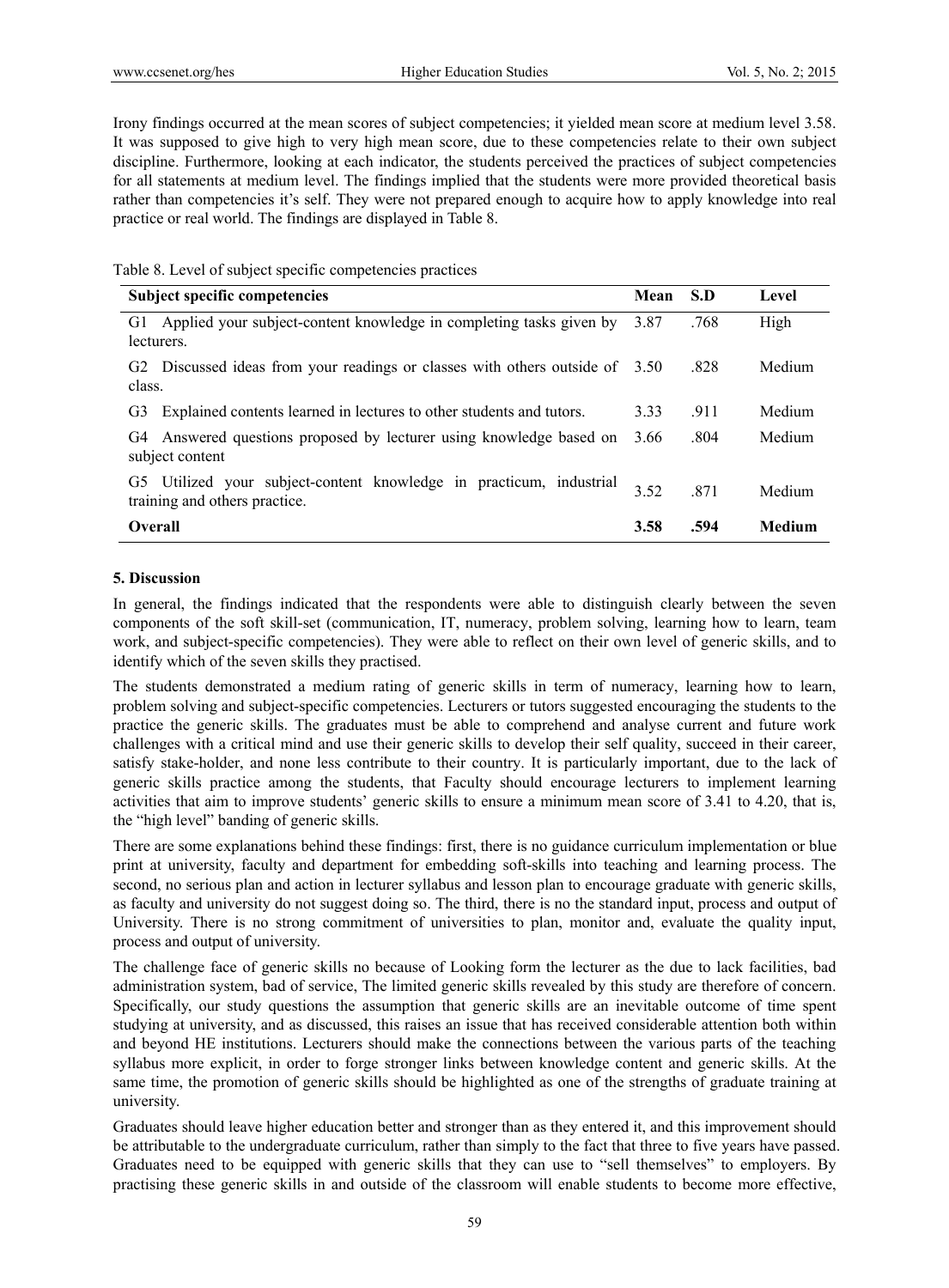independent learners during their studies, and will enhance their employment prospects following graduation. As a result, the university graduate should leave with three main attributes, namely employability, life-long learning, and good citizenship (Hadiyanto, 2012). In short, this study contributes to the issues surrounding the development of generic skills at university, and its results may be used to inform, support, and plan innovations within the university curriculum, teaching and learning.

#### **6. Conclusion**

This study was conducted at Faculty of Economics University Indonesia, in order to identify the level of generic skills being applied through the learning activities, particularly those should be provided starting at the first to third year of the BEd (Hons) undergraduate programme through learning process, as well as to monitor students' general awareness of and engagement in these skills. In conclusion, the students were not strongly engaged to practice the generic skills at either university. The universities should design, embed and implement generic skills into curriculum, syllabus and system assessment. By programming this, it is expected the University graduates in Indonesia will have high competitive value in Job Market moreover to welcome free trade market era in ASIA.

#### **References**

- ACRL. (2004). *Information literacy competency standards for higher education.* American Library Association. Retrieved March 23, 2009, from http://www.ala.org/acrl/ilcomstan.html
- Ambigapathy, P., & Aniswal, A. G. (Eds). (2005). *University curriculum: An evaluation on preparing graduates for employment*. Higher Education Research Monograph 6. Pulau Pinang: National Higher Education Research Institute. Retrieved July 18, 2008, from http://www.usm.my/ipptn/fileup/ University20Curriculum1.pdf
- Bath, D., Smith, C., Stein, S., & Swann, R. (2004). Beyond mapping and embedding graduate attributes: Bringing together quality assurance and action learning to create a validated and living curriculum. *HERD*, *23*(3), 313-328. http://dx.doi.org/10.1080/0729436042000235427
- Bennett, N., Dunne, E., & Carre, C. (2000). *Skills development in higher education and employment*. Buckingham: SRHE & Open University Press.
- Borthwick, J., & Wissler, R. (2003). *Postgraduate research students and generic capabilities: Online directions*. Canberra: Department of Education, Science and Training Research Evaluation Programme.
- Business Council of Australia (BCA). (2006). *New concepts in innovation: The keys to a growing Australia*. Melbourne: BCA.
- Cook, R., & Slife, B. (1985). Developing problem solving skills. *Academic Therapy*, *21*, 5-13. http://dx.doi.org/10.1177/105345128502100101
- Cornford, I. R. (1999). Imperatives in teaching for lifelong learning: Moving beyond rhetoric to effective educational practice. *Asia-Pacific Journal of Teacher Education*, *27*(2), 23-35. http://dx.doi.org/10.1080/1359866990270203
- Crebert, G., Bates, M., Patrict, C., & Cragnolini, V. (2004). Developing generic skills at university, during work placement and in employment: Graduate's perceptions. *HERD*, *23*(2), 148-164.
- Curry, P., Sherry, R., & Tunney, O. (2003). *What transferable skills should students develop during their time in college: Results of Modern Languages Students Survey*. Trinity College, Dublin.
- Directorate General of Higher Education Indonesia. (2003). *Basic framework for higher education development KPPTJP IV*. Indonesia.
- Ellis, P. J. A., Bell, S. B., Ployhart, E. P., Hollenbeck, R. J., & Ilgen, R. D. (2005). *An Evaluation of generic teamwork skills training with action teams: Effects on cognitive and skill-based outcomes*. Cornell University. http://dx.doi.org/10.1111/j.1744-6570.2005.00617.x
- Gal, I. (1997). Big picture: What does "numeracy" mean? *GED Items*, *12*(4-5). Retrieved January 21, 2007, from http://mathforum.org/teachers/adult.ed/articles/gal.html
- Hadiyanto, & Mohammed, S. (2013). Students' generic skills at the National University of Malaysia and the National University of Indonesia. *Procedia-Social and Behavioral Sciences*, *83*, 71-82. http://dx.doi.org/10.1016/j.sbspro.2013.06.015